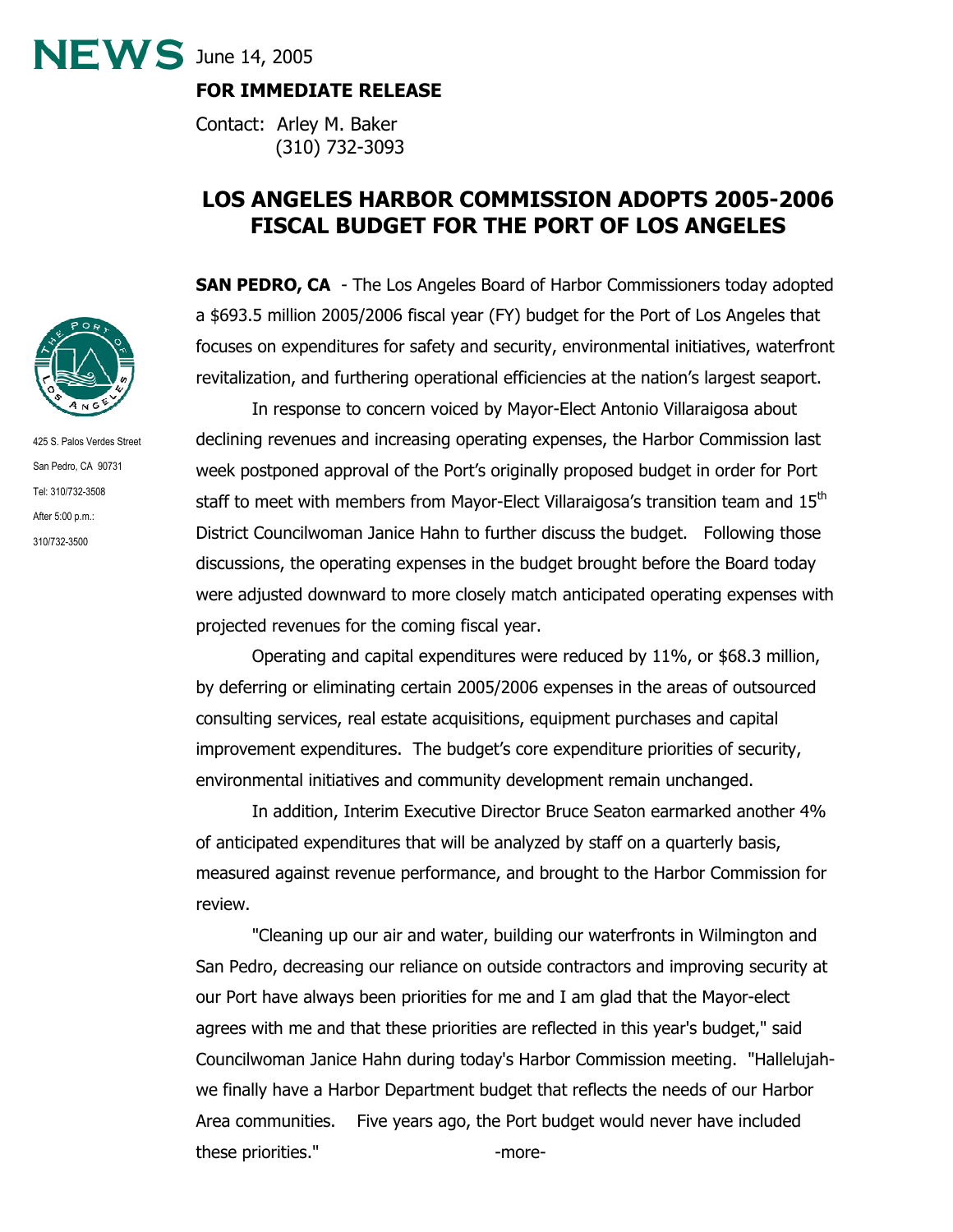### **2005/2006 Port Budget 2-2-2**

"The Port has always demonstrated a commitment to working with elected officials and commissioners to answer and resolve any and all matters concerning our financial outlook," said Interim Executive Director Bruce Seaton. "Following discussion with the Mayor-Elect's transition team members and Councilwoman Hahn, we identified certain expenditures that could be deferred in the coming fiscal year. We can do this because many of the projects and initiatives on our time horizon span a number of years. What's paramount is that our core initiatives remain intact."

Continuing its integrated approach to security, the Port is allocating more than \$15 million in the coming fiscal year for continued improvements to the safety and security infrastructure. For the Los Angeles Port Police, the budget includes the addition of 21 new positions to initiate or extend a variety of law enforcement initiatives.

Another priority in the Port's budget is a commitment to environmental programs aimed at reducing emissions in the air, contaminants in the water, and support of the natural habitat for air and sea creatures. More than \$45 million has been allocated to these efforts in the coming fiscal year, including \$17.5 million in air quality-focused programs. To be addressed later this fiscal year are additional costs tied to the implementation of additional "No Net Increase" Air Quality Task Force recommendations.

#### **Budget Overview**

The FY 2005/2006 budget contains an Operating Budget of \$225.1 million, a Capital Budget of \$193.5 million and \$41.5 million in future year commitments. Operating Revenues for 2005/2006 are anticipated to reach \$382.3 million, a decrease of \$18.2 million, or 4.6%, over last year's budget. The anticipated decrease in Port revenues is primarily due to projected flat growth in container volumes for the coming year. Previous estimates cited Port container volume growth at 6% per year. The Port estimates container volume for the 2005/2006 fiscal year to hold at 7.3 million TEUs (twenty-foot equivalent units), the current national record held by the Port for fiscal year 2004/2005.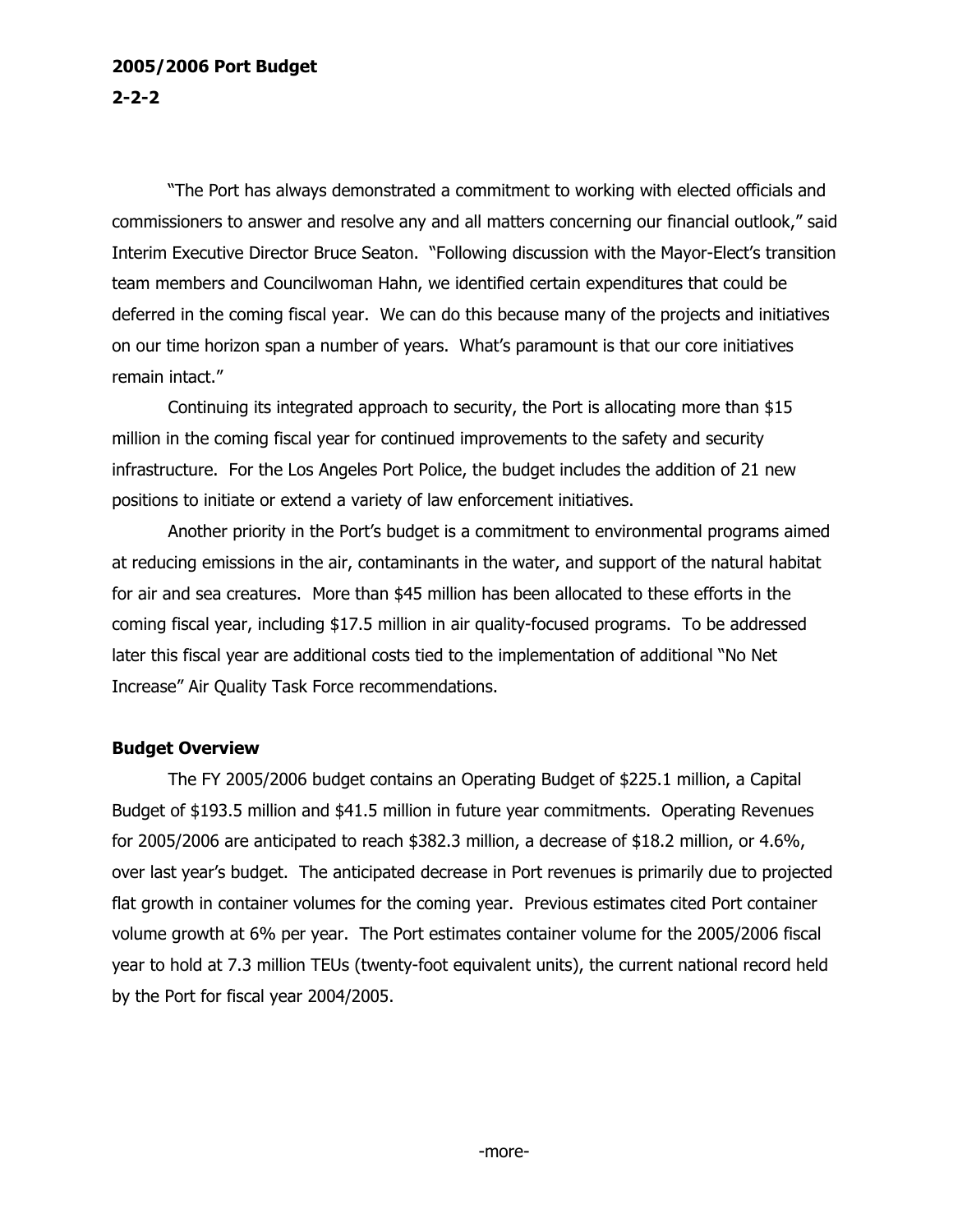#### **2005/2006 Port Budget 3-3-3**

Total Operating and Capital Expenses are now estimated at \$418.7 million, a decrease of \$47.5 million, or 10%, from last year's budget, primarily due to decrease spending in outside services costs and revised costs associated with real estate acquisitions.

**Safety and Security:** The Department continues to focus on heightening security measures in and around the Port of Los Angeles. During the past twelve months, the Port has created a position on the senior management team to oversee the Port Police, Homeland Security, and Emergency Preparedness efforts, as well as create a Homeland Security division and name a new Chief of Port Police.

The 2005/2006 budget includes the addition of 21 new sworn Port Police officers and adds support positions to initiate or extend a variety of law enforcement initiatives. Budget and related initiatives include a new commercial truck traffic enforcement unit serving areas in and around Wilmington; expansion of the Port's detective operations to include intelligence collection and increased interaction with federal agencies; expansion of the Port's first responder HazMat operations, and complete funding of the Port's Sea Marshal detail, which intercepts, boards and secures high-risk vessels before they enter into the Port vicinity.

This commitment continues in the coming fiscal year as recruitment efforts intensify to fill newly authorized Port Police and civilian support positions in the division. The additional staff will help implement joint agency operations and communications interoperability, a commercial traffic detail, a community access security group and a tactical planning and coordination unit.

**Environmental Initiatives:** Continuing to break new ground on the environmental front, the Port is committed to improving the air, water and natural habitats in and around the harbor. The Port's emphasis on its Clean Air Program includes: expanding its Alternative Maritime Power (AMP) program, plugging into electric power while at dock, wherever feasible; air quality monitoring stations in key locations; support of the Gateway Cities program that provides funds to truckers upgrading their older, pollution-producing trucks to newer, clean ones; and incentives for Port customers to reduce the diesel emissions produced by terminal operations equipment.

-more-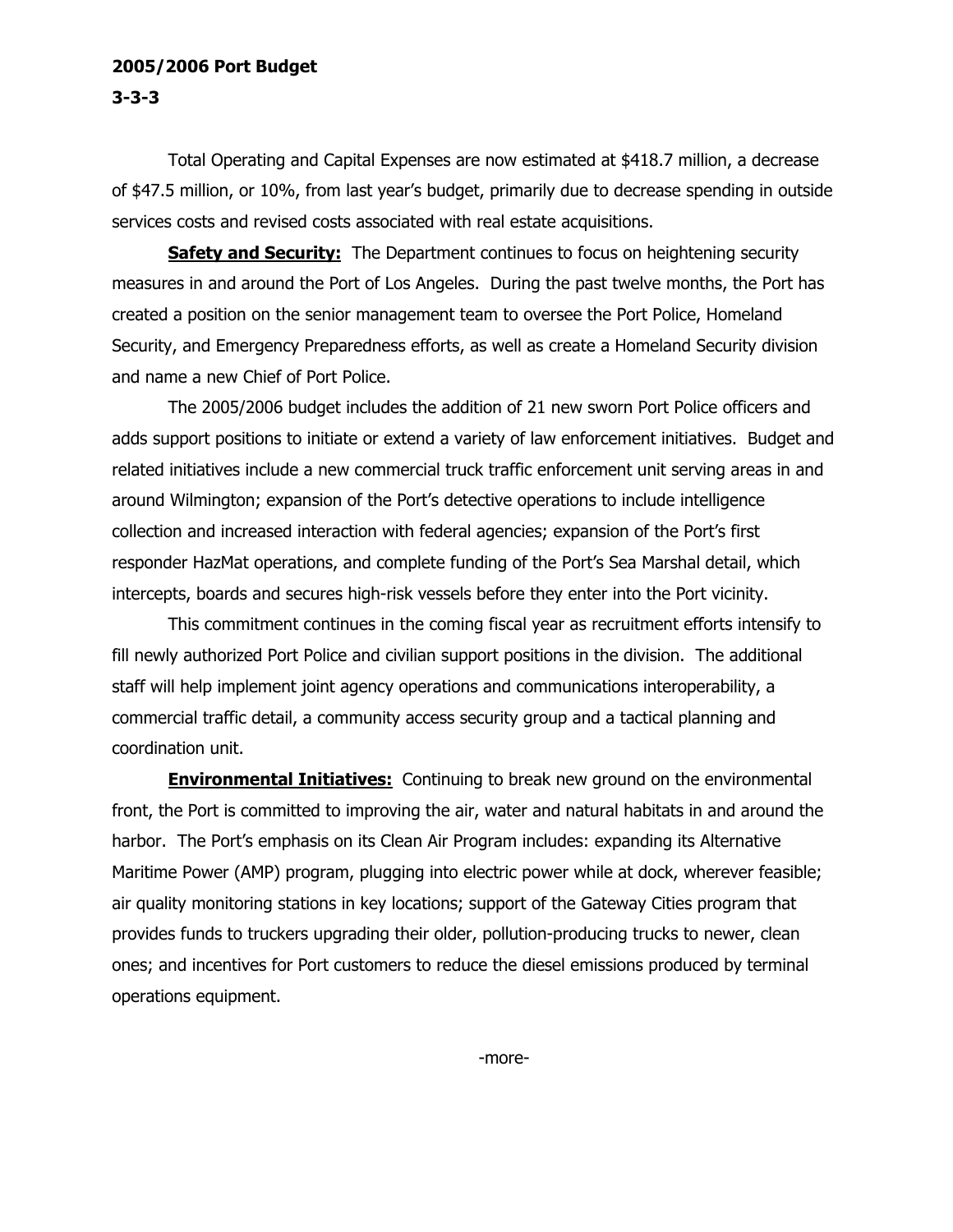### **2005/2006 Port Budget 4-4-4**

In addition, the Clean Air Program includes the Port's conversion of more than 35% of its fleet vehicles and equipment to alternative fuels as well as other programs such as vessel speed reduction, and the installation of more than 600 diesel oxidation catalysts (DOCs) on customer terminal equipment.

**Community Outreach:** The Harbor Department has entered a new era of relationships with the surrounding communities, including active involvement with local Neighborhood Councils and the Port Community Advisory Committee. Public input into Portrelated projects are provided through improved communication tools and programming.

The Port actively provides sponsorships and rent-free agreements to a variety of maritime related community and business programs, including the Los Angeles Maritime Museum, the Port of Los Angeles International Trade Academy at Banning High School, the Cabrillo Aquarium, the John Mendez Teen Center of Wilmington and the TopSail Program at the Los Angeles Maritime Institute.

Waterfront revitalization efforts are underway in Wilmington and San Pedro, and the Port continues to work closely with business and community stakeholders to design waterfront areas that appeal to local residents, businesses and visitors alike, while bringing access to the water for those who seek to enjoy it. In the coming year, significant progress in adding open space, parks and promenade areas is expected.

**Operational Efficiencies:** The Port remains focused on meeting customer needs to efficiently handle increased cargo volumes fueled in part by consumer demand in the major Southern California marketplace. In the past year, the Port saw the diversion of cargo to other ports as customer labor shortages caused delays in ship unloading and a significant backlog of ships anchored outside the San Pedro port complex. To assure that this type of delay does not repeat itself, more than 9,000 additional longshoremen have been added to the labor pool, and the OffPeak extended gate hours program -- adding five additional evening and weekend work shifts throughout the Port -- will kick-off in July.

Several additional projects are under consideration, or in process, that will increase operational efficiencies at the Port, including the addition of a second near-dock rail facility and deepening of the main channel to –53 feet to better accommodate the larger ships being operated by Port customers.